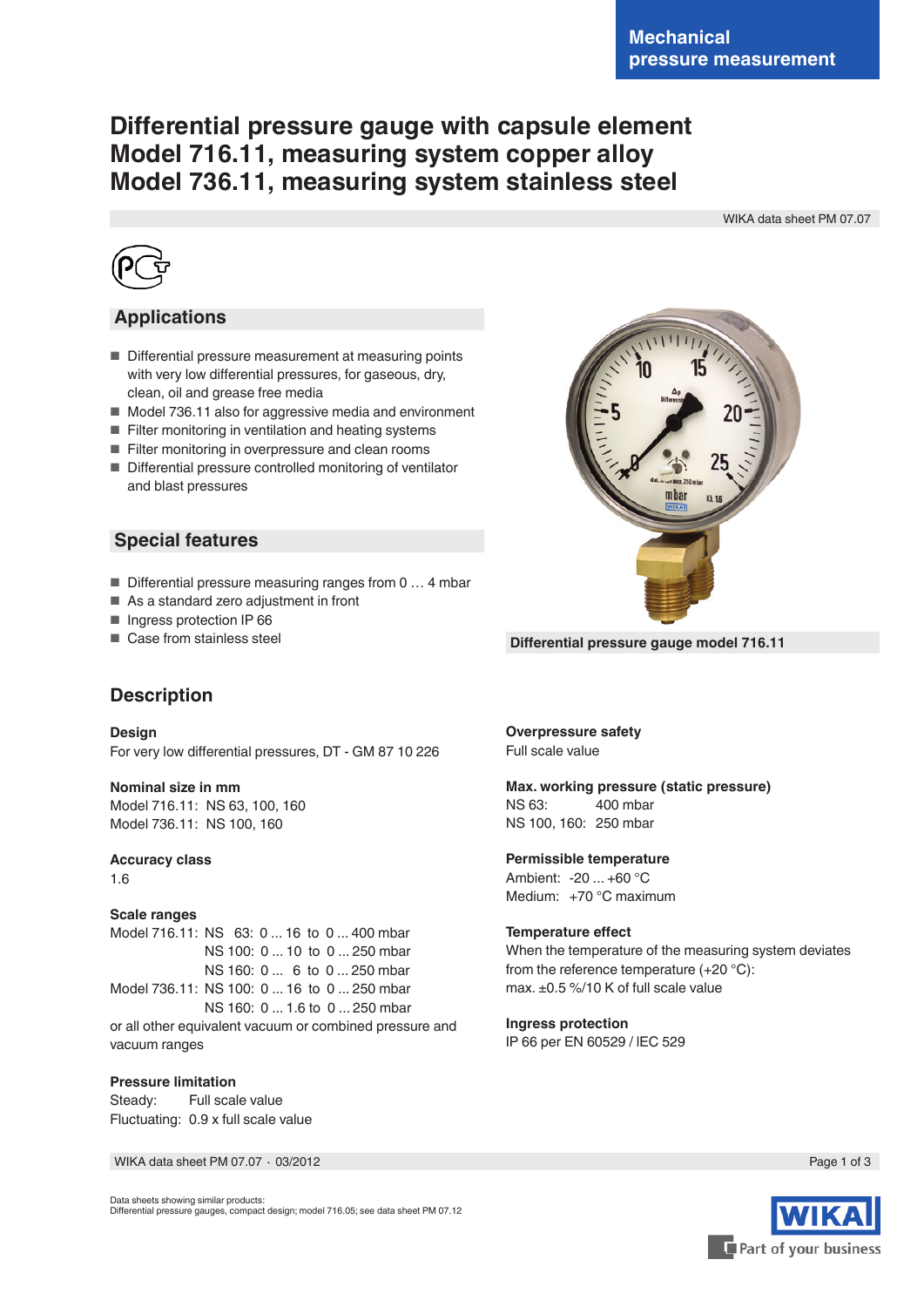# **Design and operating principle**

- Pressure retaining case with capsule measuring element, ⊕ pressure is retained in capsule element ⊖ pressure is retained in case
- Pressure differential between ⊕ and ⊖ side deflects the capsule element
- The deflection is transmitted to the movement and indicated

Mounting according to affixed symbols, ⊕ high pressure and ⊖ low pressure

#### **Mounting by means of:**

- Rigid measuring lines
- Panel or surface mounting flange (option)
- Mounting bracket for wall or pipe mounting (option)

# **Standard version**

#### **Process connection (wetted)**

Model 716.11: Copper alloy Model 736.11: Stainless steel Lower mount (LM), parallel one behind the other NS 63: 2 x G 1/8 B (male), 14 mm flats NS 100, 160: 2 x G ½ B (male), 22 mm flats

**Pressure element (wetted)** Model 716.11: Copper alloy Model 736.11: Stainless steel

**Movement (wetted)** Model 716.11: Copper alloy Model 736.11: Stainless steel

**Dial (wetted)** Aluminium, white, black lettering

**Pointer (wetted)** Aluminium, black

#### **Zero adjustment (wetted)**

Adjusting device for screwdriver in front

#### **Case (wetted)**

Stainless steel, pressure retaining, NS 100, 160: With blow-out device PUR

**Window (wetted)** Clear non-splintering plastic

**Sealings (wetted)** NBR, silicone

**Bezel ring** Cam ring (bayonet type), stainless steel

# **Options**

- Other process connection
- Sealings (model 910.17, see data sheet AC 09.08)
- Panel or surface mounting flange
- Mounting bracket for wall or pipe mounting (data sheet AC 09.07)
- Pressure compensating valve (data sheet AC 09.11) wetted
- Back mount (BM)
- Overpressure safety ⊕ side with scale ranges 0 ... 1.6 mbar to 0 ... 25 mbar: 3 x full scale value ≥ 0 ... 40 mbar: To maximum working pressure
	- ⊖ side: On request